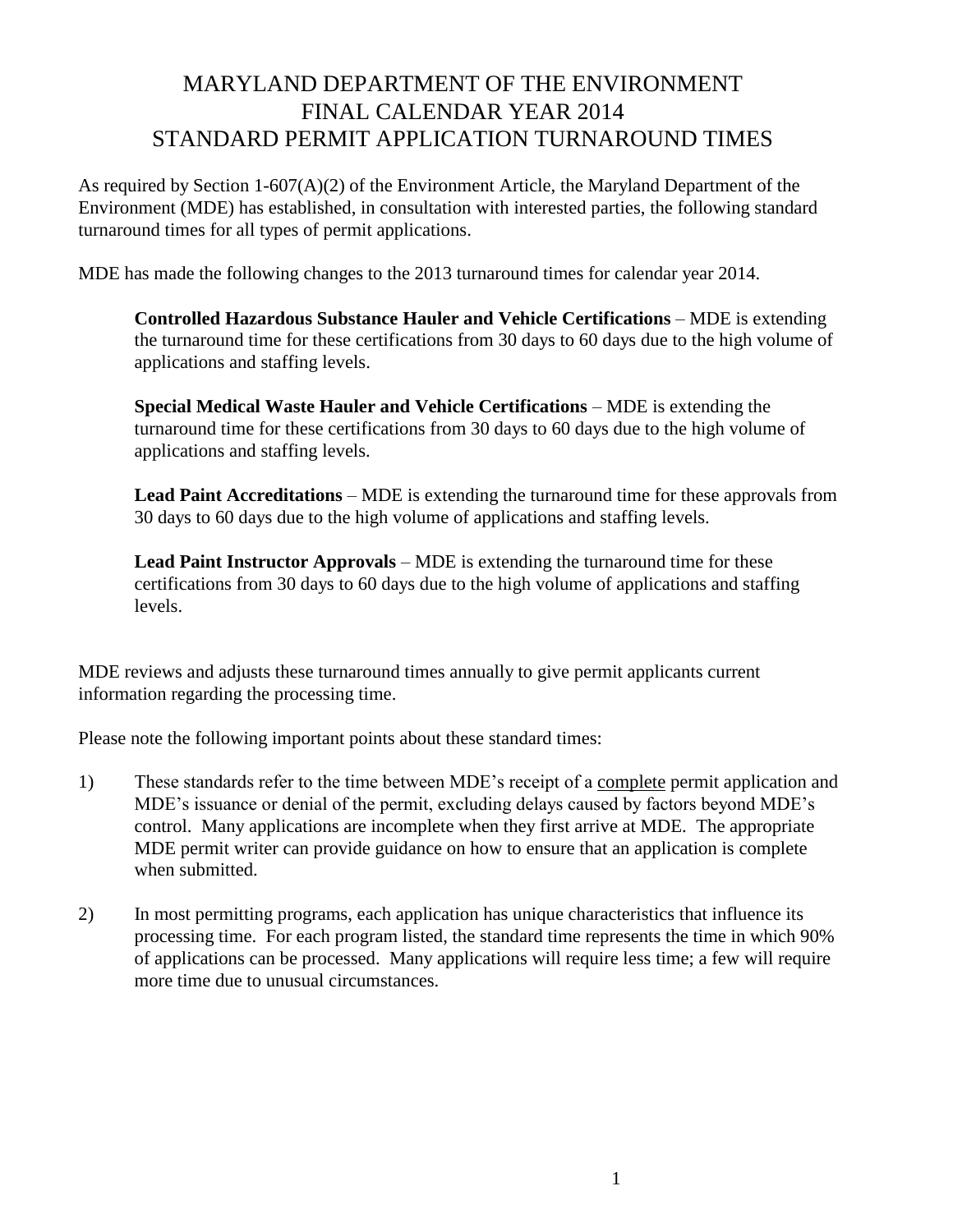| <b>Program Name</b>                                        | <b>2014 Standard Application Processing Time</b>                         |
|------------------------------------------------------------|--------------------------------------------------------------------------|
| <b>Air and Radiation Management Administration</b>         |                                                                          |
| <b>General Permit to Construct</b>                         | 30 days                                                                  |
|                                                            | 3 months - without expanded public review                                |
| Air Quality Permit to Construct                            | 4 months – synthetic minor permits without<br>expanded public review     |
|                                                            | 6 months - with expanded public review but limited<br>public interest    |
|                                                            | 11 months - with expanded public review and<br>extensive public interest |
| <b>New Source Review Approval</b>                          | 12 months                                                                |
| Prevention of Significant [air quality] Deterioration      | 12 months                                                                |
| Air Quality State Permit to Operate                        | 3 months                                                                 |
|                                                            | 18 months for new permits                                                |
| Part 70 (Title V) Permit to Operate                        | 12 months for renewals                                                   |
| <b>Asbestos Contractor License</b>                         | 60 days                                                                  |
| <b>Asbestos Training Provider Approval</b>                 | 3 months                                                                 |
| <b>Incinerator Operator Certification</b>                  | 30 days                                                                  |
| <b>Incinerator Training Course Approval</b>                | 60 days                                                                  |
| <b>Fleet Inspection Station License</b>                    | 30 days                                                                  |
| <b>Certified Emissions Repair Facility Certification</b>   | 30 days                                                                  |
| <b>Master Certified Emissions Technician Certificate</b>   | 30 days                                                                  |
|                                                            | 90 days for dental and veterinary machines                               |
| Radiation Machine Facility Registration                    | 6 months for all other machines                                          |
| <b>Certification of Machines Emitting Radiation</b>        | 6 months                                                                 |
| <b>Radioactive Materials License</b>                       | 7 months                                                                 |
|                                                            | 45 days for amendments and terminations                                  |
| Private Inspector License For Inspecting X-Ray<br>Machines | 60 days                                                                  |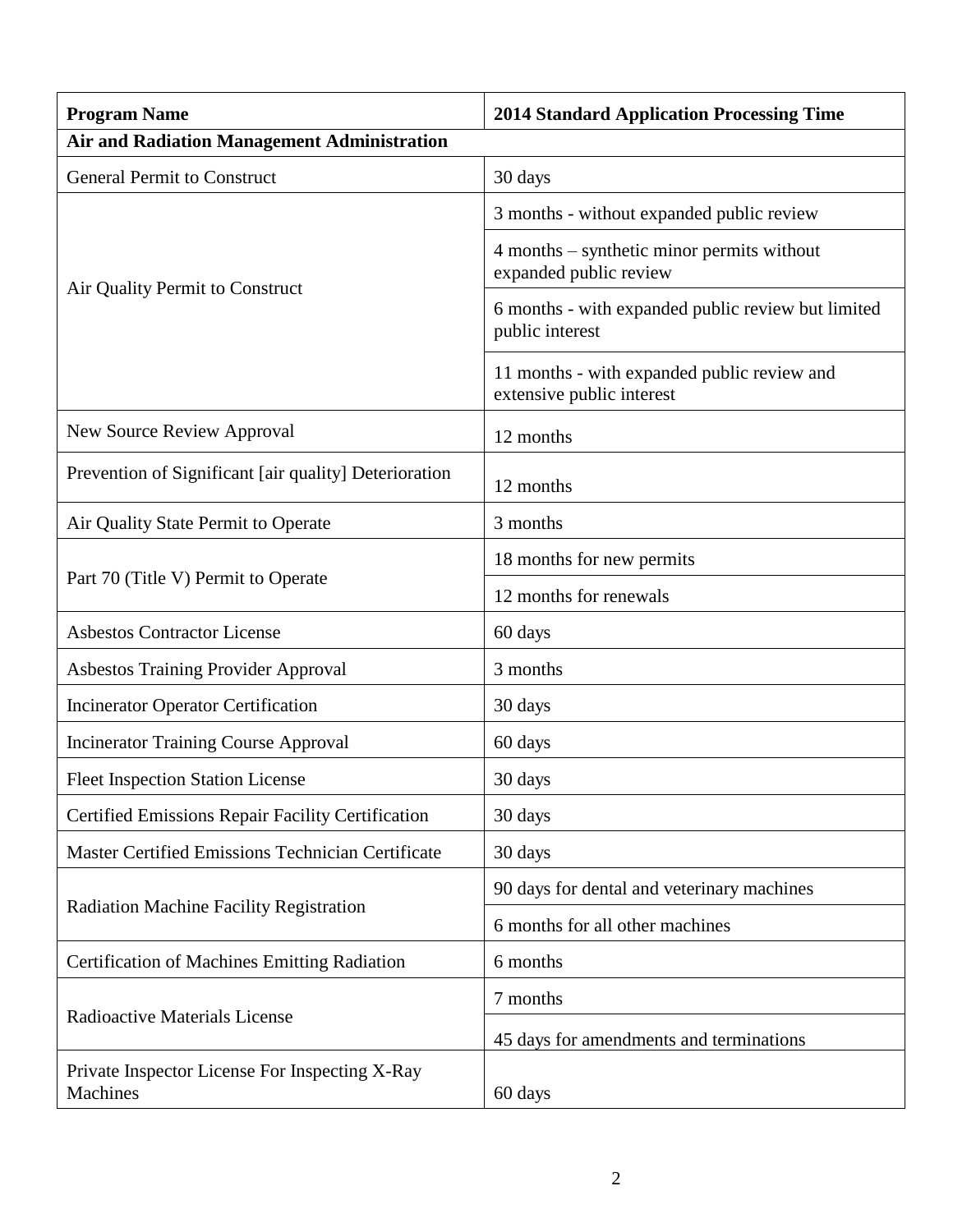| <b>Program Name</b>                                                            | <b>2014 Standard Application Processing Time</b> |
|--------------------------------------------------------------------------------|--------------------------------------------------|
| Reciprocal Recognition of Out-of-State Radioactive<br><b>Material Licenses</b> | 21 days                                          |
| <b>Land Management Administration</b>                                          |                                                  |
|                                                                                | 7 months for transfer stations                   |

| 9 months for processing facilities |  |
|------------------------------------|--|
|------------------------------------|--|

| $\frac{1}{2}$ 9 months for processing facilities & transfer stations |
|----------------------------------------------------------------------|
| 12 months for incinerators                                           |

|  | Refuse Disposal Permit |
|--|------------------------|
|--|------------------------|

| 12 months for land-clearing debris landfills |
|----------------------------------------------|
|                                              |

24 months for industrial landfills

4 months – transportation

36 months for rubble landfills 36 months for municipal landfills

Groundwater Discharge Permit for Rubble Landfill | 18 months 45 days – research project

Sewage Sludge Utilization Permit landfill 6 months – handling/distribution 10 months – land application

23 months – treatment, incineration or storage

5 months – utilization or disposal at a sanitary

36 months – sewage sludge landfill

|                                                                  | $24$ months – innovative projects |
|------------------------------------------------------------------|-----------------------------------|
| General Discharge Permit for Animal Feeding<br><b>Operations</b> | 180 days                          |
| Natural Wood Waste Recycling Facility Permit                     | 9 months                          |
| Natural Wood Waste Recycling Facility General<br>Permit          | 60 days                           |
| <b>Scrap Tire Hauler</b>                                         | 60 days                           |
| Scrap Tire Collection Facilities (General and<br>Secondary)      | 60 days                           |
| Scrap Tire Solid Waste Acceptance Facility                       | 7 months                          |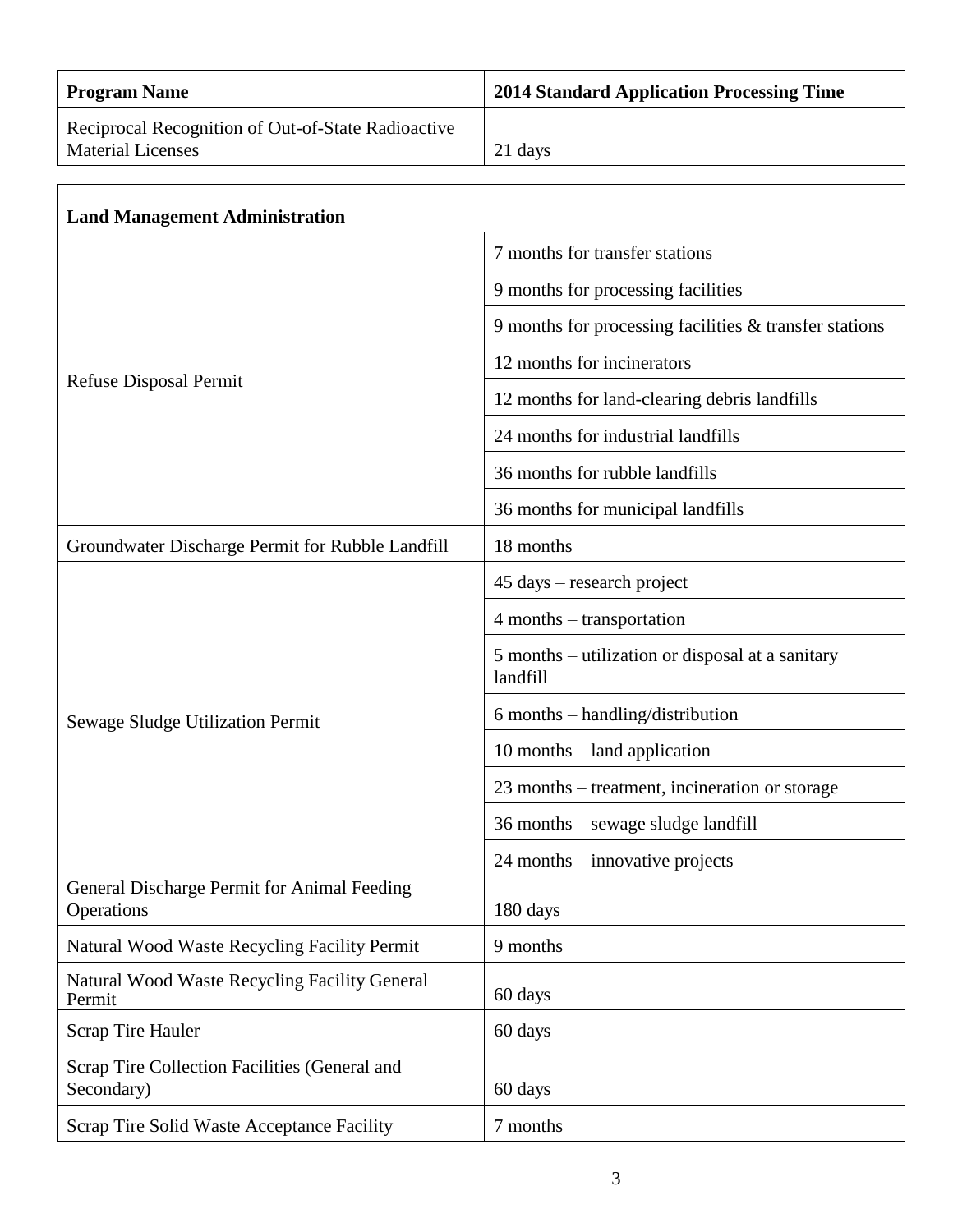| <b>Program Name</b>                                                                 | <b>2014 Standard Application Processing Time</b> |
|-------------------------------------------------------------------------------------|--------------------------------------------------|
| Scrap Tire TDF/Substitute Fuel Facility                                             | 7 months                                         |
| <b>Scrap Tire Primary Collection Facility</b>                                       | 9 months                                         |
| <b>Scrap Tire Recyclers</b>                                                         | 9 months                                         |
| <b>Oil Operations Permit</b>                                                        | 90 days                                          |
| Oil Operations Permit for Oil-Contaminated Soils                                    | 90 days                                          |
| <b>Oil Transfer License</b>                                                         | 30 days                                          |
| General Permits for Oil Control Program Wastewater<br>Discharge Permit              | 30 days                                          |
| Surface Water Discharge Permit for Oil Terminals                                    | 180 days                                         |
| Ground Water Discharge Permit for Oil Terminals                                     | 180 days                                         |
| Underground Storage Tank (UST) Technician,<br>Remover, and Inspector Certifications | 40 days                                          |
| <b>Controlled Hazardous Substances Facility Permit</b>                              | 26 months                                        |
| Hazardous Waste; EPA Identification Number                                          | 30 days                                          |
| <b>Controlled Hazardous Substances Hauler and Vehicle</b><br>Certifications         | 60 days                                          |
| Special Medical Waste (SMW) Hauler and Vehicle<br>Certifications                    | 60 days                                          |
| Coal Mining Permit                                                                  | 12 months                                        |
| <b>Surface Coal Mining Blaster Certification</b>                                    | immediately on passing exam                      |
| <b>Coal Mining Operator License</b>                                                 | 30 days                                          |
| <b>Non-Coal Mining Permit</b>                                                       | 7 months                                         |
| Non-Coal Mining License                                                             | 30 days                                          |
| Oil and Gas Exploration and Production                                              | 5 months                                         |
| <b>Lead Paint Accreditations</b>                                                    | 60 days                                          |
| <b>Lead Paint Training Course Approvals</b>                                         | 60 days                                          |
| <b>Lead Paint Instructor Approvals</b>                                              | 60 days                                          |
|                                                                                     | 45 days to determine if application is accepted  |
| <b>Voluntary Cleanup Program</b>                                                    | 75 days to review action plan                    |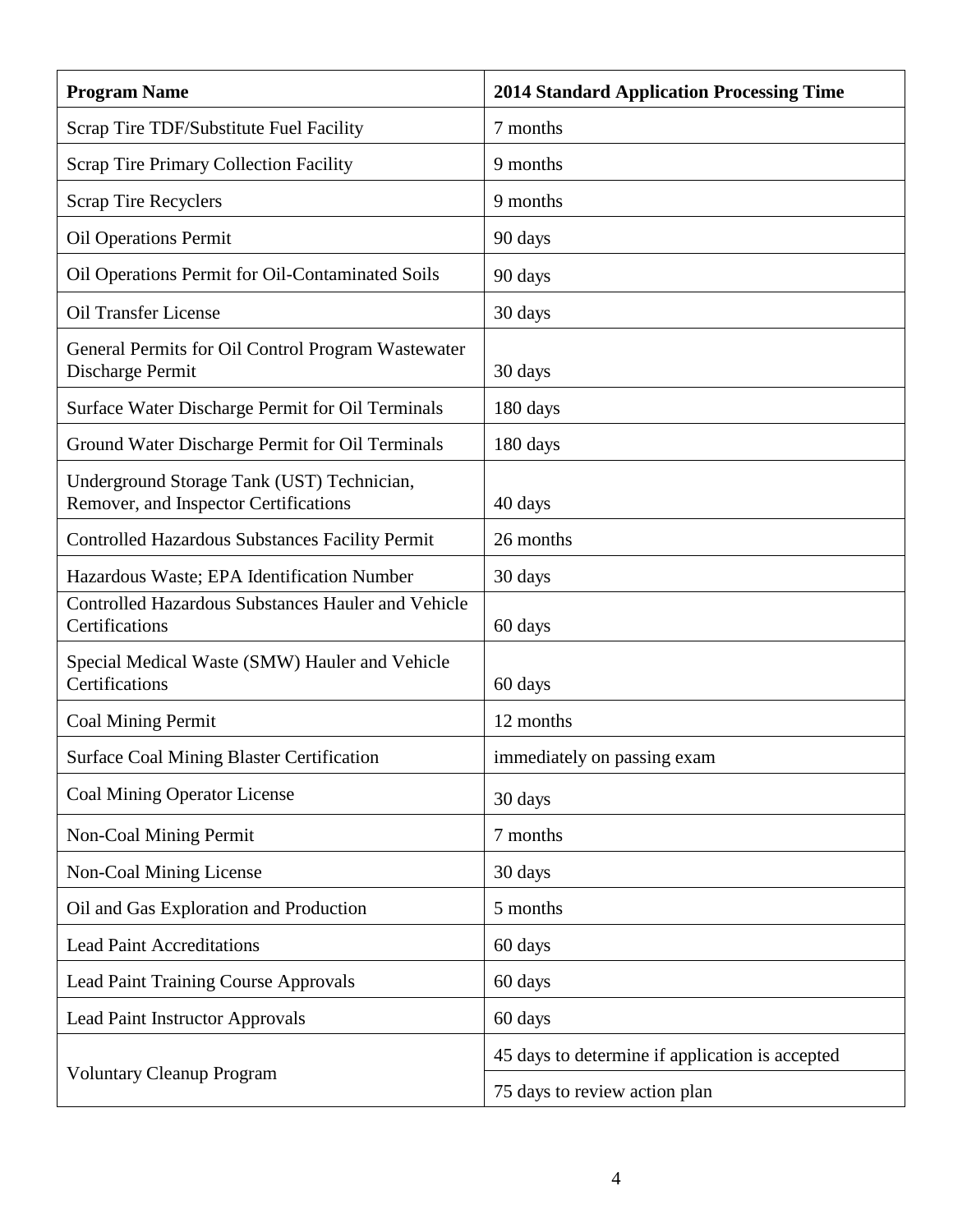| <b>Program Name</b>                                                                                    | <b>2014 Standard Application Processing Time</b>          |  |
|--------------------------------------------------------------------------------------------------------|-----------------------------------------------------------|--|
| <b>Water Management Administration</b>                                                                 |                                                           |  |
| General Discharge Permit Registrations (excluding<br><b>Construction Activities and Animal Feeding</b> |                                                           |  |
| Operations)                                                                                            | 120 days for all general permits                          |  |
|                                                                                                        | 12 months for new minor surface facilities                |  |
|                                                                                                        | 18 months for new surface major facilities                |  |
| <b>Individual Permit for Wastewater Discharges</b>                                                     | 24 months for renewal surface discharge facilities        |  |
|                                                                                                        | 18 months for new groundwater discharge facilities        |  |
|                                                                                                        | 34 months for renewal groundwater discharge<br>facilities |  |
| <b>Toxic Materials Permit</b>                                                                          | 45 days                                                   |  |
| Water and Sewerage Construction Permit                                                                 | 3 months                                                  |  |
|                                                                                                        | 120 days for under 10,000 gallons per day                 |  |
| Water Appropriation and Use Permit                                                                     | 24 months for over 10,000 gallons per day                 |  |
| <b>Well Construction Permit</b>                                                                        | 30 days                                                   |  |
| Drinking Water Laboratory Certification                                                                | 4 months                                                  |  |
| Nontidal Wetlands (Nontidal Wetlands and                                                               | 10 months for minor projects                              |  |
| <b>Waterways Permits)</b>                                                                              | 12 months for major projects                              |  |
|                                                                                                        | 90 days for minor projects                                |  |
| <b>Tidal Wetland Licenses and Permits</b>                                                              | 8 months for major projects                               |  |
|                                                                                                        | 11 months for major projects with a hearing               |  |
| Erosion/Sediment Control and Stormwater<br><b>Management Plan Approvals</b>                            | 6 months                                                  |  |
| Erosion and Sediment Control - Responsible<br><b>Personnel Certification</b>                           | 2 weeks                                                   |  |
| Erosion and Sediment Control - Responsible<br>Personnel Training Program Approval                      | 4 weeks                                                   |  |
| General Permit for Stormwater Associated with                                                          | 60 days for projects less than 3 acres                    |  |
| <b>Construction Activity</b>                                                                           | 90 days for projects between 3 and 150 acres              |  |
| Individual Permit for Stormwater Associated with<br><b>Construction Activity</b>                       | 6 months                                                  |  |
| Municipal Separate Storm Sewer Permit                                                                  | 18 months                                                 |  |